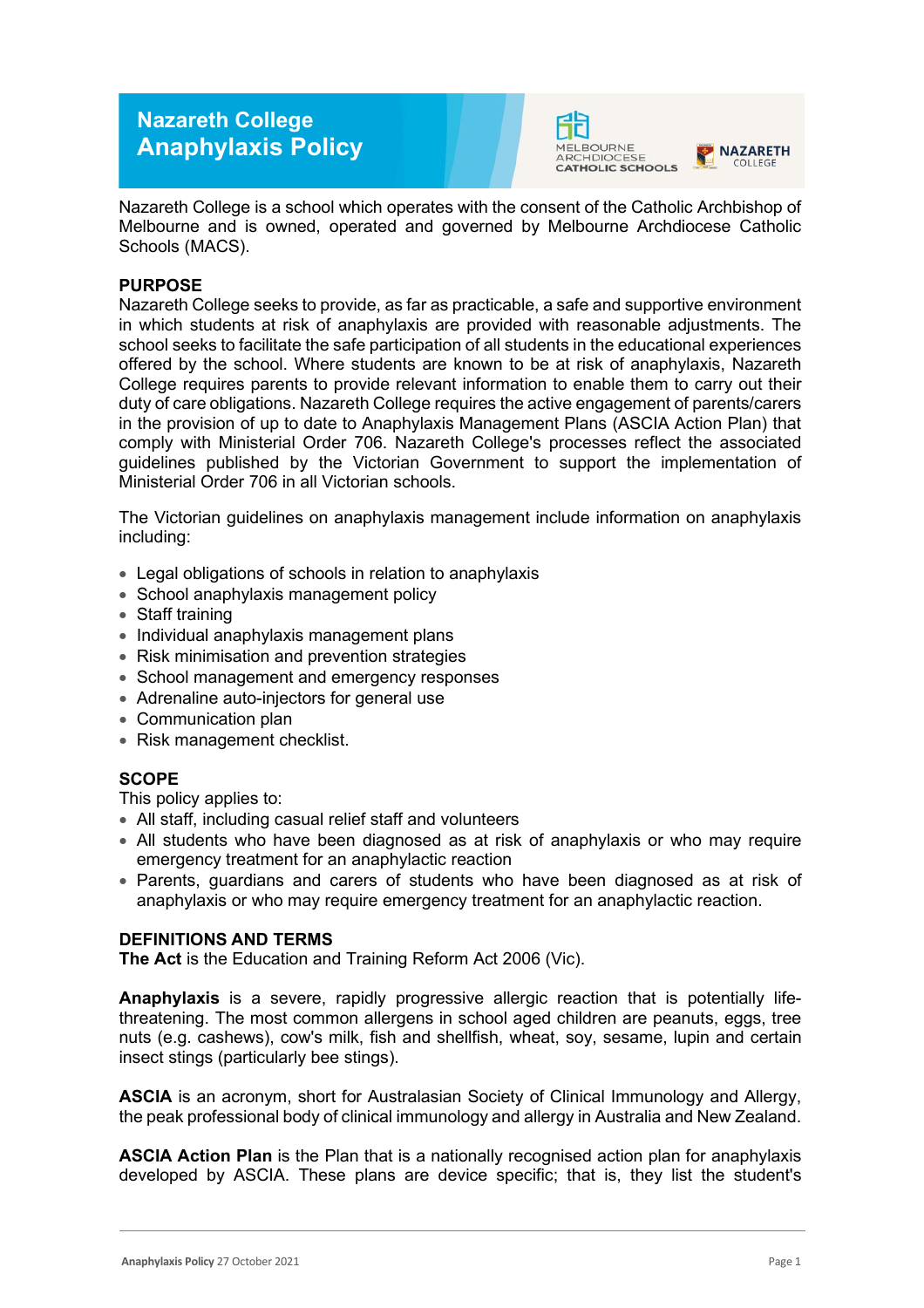prescribed adrenaline auto-injector (e.g. EpiPen® or EpiPen® Jr) and must be completed by the student's medical practitioner. Should a different adrenaline auto-injector become available in Australia, then a different ASCIA Action Plan specific to that device would be developed. This Plan is one of the components of the student's Individual Anaphylaxis Management Plan.

**Auto-injector** is an adrenaline auto-injector device approved for use by the Commonwealth Government Therapeutic Goods Administration (TGA), which can be used to administer a single pre-measured dose of adrenaline to those experiencing a severe allergic reaction (anaphylaxis).

**The Department** is the Victorian Department of Education and Training

**The Guidelines** are the Anaphylaxis Guidelines – A resource for managing severe allergies in Victorian schools, published by the Department of Education and Training for use by all schools in Victoria and updated from time to time.

**Online training course** is the ASCIA Anaphylaxis e-training for Victorian Schools approved by the Secretary pursuant to clause 5.5.4 of Ministerial Order 706.

**Ministerial Order 706** is Ministerial Order 706 - Anaphylaxis Management in Victorian Schools, which outlines legislated requirements for schools and key inclusions for their Anaphylaxis Management Policy.

#### **PROCEDURES**

Nazareth College will engage with the parents/carers of students at risk of anaphylaxis to develop risk minimisation strategies and management strategies. The school will also take reasonable steps to ensure each staff member has adequate knowledge about allergies, anaphylaxis and the school's expectations in responding to an anaphylactic reaction. The Principal will purchase additional adrenaline auto-injectors for general use. These will be stored in the office off the staffroom and in the school's portable first aid kit as required.

As reflected in Ministerial Order 706 and the school's enrolment agreement, parents are required to provide the school with up to date medical information to enable the school to carry out its duty of care. Parents are responsible for providing an updated Individual Action Plan (ASCIA Action Plan) signed by the treating medical practitioner together with a recent photo of their child and any medications and auto-injectors referenced in the plan and recommended for administration. Parents are also responsible for replacing the recommended medication and/or auto-injectors before their expiry date. Nazareth College will store and display completed ASCIA Action Plans to facilitate access for staff, e.g. in the staff room and student services). Parents must participate in an annual Program Support Group meeting to revise their child's anaphylaxis management plan and update the plan based on medical advice.

## **1. INDIVIDUAL ANAPHYLAXIS MANAGEMENT PLANS**

Nazareth College will ensure that all students who have been diagnosed by a medical practitioner as being at risk of anaphylaxis have an Individual Anaphylaxis Management Plan developed in consultation with the student's parents, guardians and/or carers. These plans will be updated:

- Annually
- When the student's medical condition changes
- As soon as possible after a student has an anaphylactic reaction at school
- When a student participates in an off-site excursion or special event organised or attended by the school.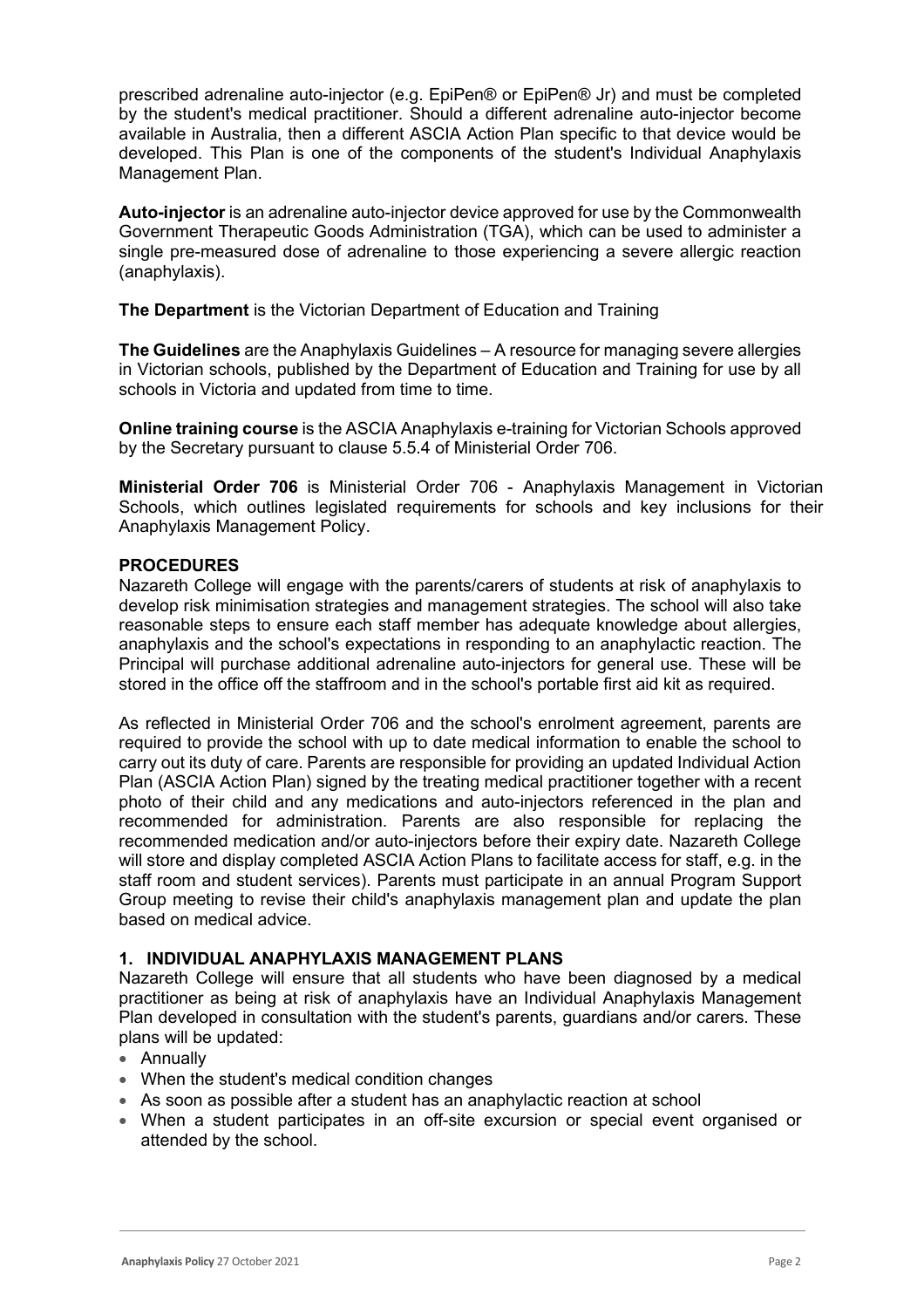Nazareth College will require the Plan to be in place as soon as practicable after the student is enrolled and where possible before their first day of school. An Interim Management Plan will be put into place for a student who is diagnosed with anaphylaxis after enrolment at the school until the Plan is developed. The Principal or delegate will develop an interim plan in consultation with parents. Training and a briefing will occur as soon as possible after the interim Plan is developed.

The Individual Anaphylaxis Management Plan will comply with Ministerial Order 706 and record:

- Student allergies
- Locally relevant risk minimisation and prevention strategies
- Names of people responsible for implementing risk minimisation and prevention strategies
- Storage of medication
- Student emergency contact details
- Student ASCIA action plans.

The student's Individual Anaphylaxis Management Plan will be reviewed, in consultation with the student's parents in all of the following circumstances:

- Annually
- If the student's medical condition, insofar as it relates to allergy and the potential for an anaphylactic reaction, changes
- As soon as practicable after the student has an anaphylactic reaction at school
- When the student participates in an off-site activity, such as camps and excursions, or at special events conducted, organised or attended by the school (e.g. Class parties, elective subjects, cultural days, fetes, incursions).

## **2. RISK MINIMISATION AND PREVENTION STRATEGIES**

Nazareth College will ensure that risk minimisation and prevention strategies are in place for all relevant in-school and out-of-school settings, which include (but are not limited to) the following:

- During classroom activities (including class rotations, specialist and elective classes)
- Between classes and other breaks
- In canteens
- During recess and lunchtimes
- Before and after school where supervision is provided (excluding OSHC
- Special events including incursions, sports, cultural days, fetes or class parties, excursions and camps.

Nazareth College will not ban certain types of foods (e.g. nuts) as it is not practicable to do so and is not a strategy recommended by the Department or the Royal Children's Hospital. However, the school will avoid the use of nut based products in all school activities, request that parents do not send those items to school if at all possible; that the canteen eliminate or reduce the likelihood of such allergens, and the school will reinforce the rules about not sharing and not eating foods provided from home.

Nazareth College will regularly review the risk minimisation strategies in light of the information provided by parents related to the risk of anaphylaxis. (Refer Appendix A: Risk Minimisation strategies for schools.

## **3. REGISTER OF STUDENTS AT RISK OF ANAPHYLACTIC REACTIONS**

The Principal will nominate a staff member to maintain an up-to-date register of students at risk of an anaphylactic reaction. This information will be shared with all staff and accessible to all staff in an emergency.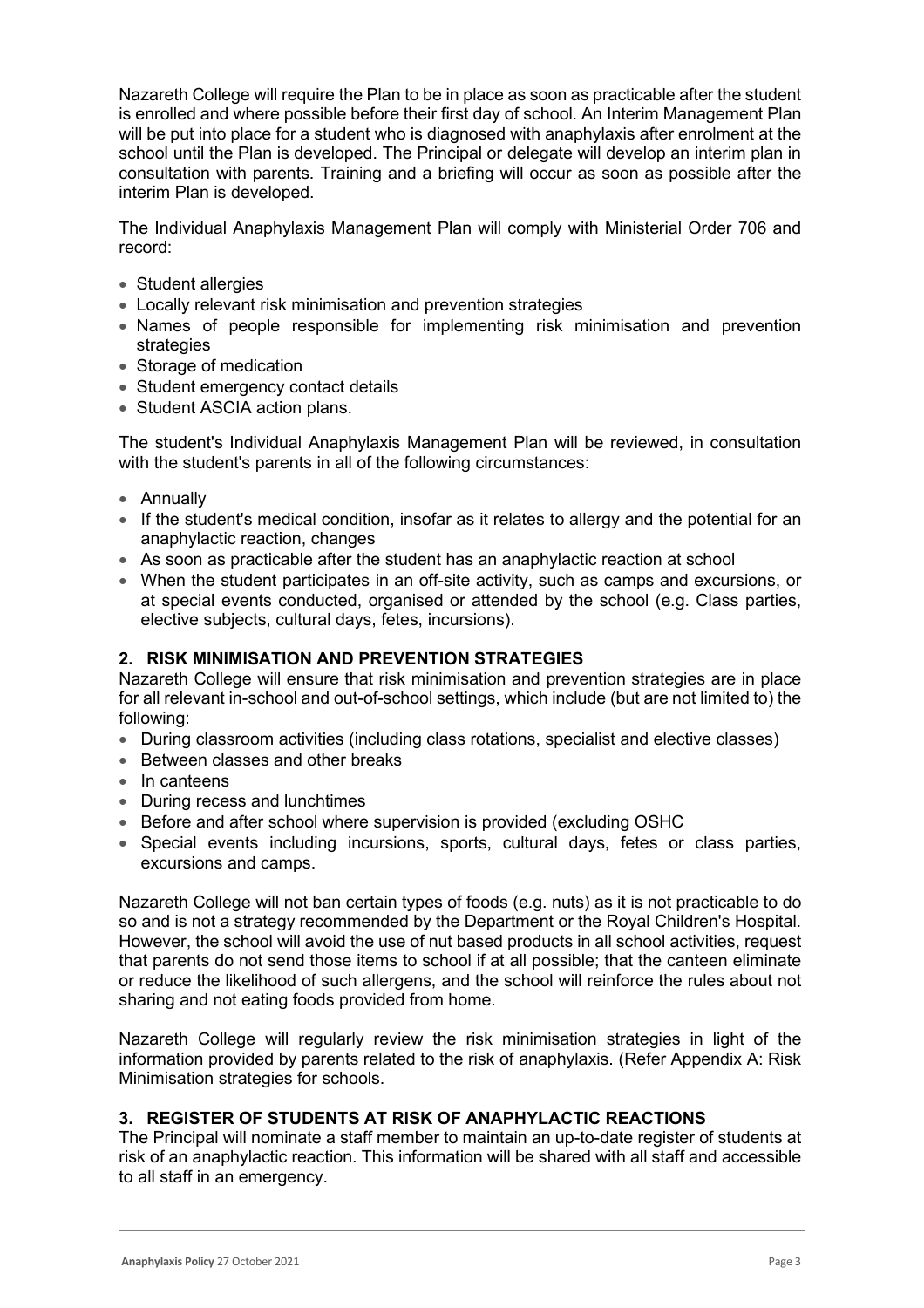# **4. LOCATION OF THE PLANS, STORAGE AND ACCESSIBILITY OF AUTO-INJECTORS (EpiPens)**

The location of individual anaphylaxis management plans and ASCIA plans during on-site normal school activities and off-site activities will be known to the staff, so they are accessible in an emergency. It is the responsibility of the Principal to purchase autoinjectors for the school for general use:

• As a backup to auto-injectors that are provided for individual students by parents, in case there is a need for an auto-injector for another patient who has not previously been diagnosed at risk of anaphylaxis.

The Principal determines the number of additional auto-injectors required. In doing so, the Principal should take into account the following relevant considerations:

- The number of students enrolled at the school who have been diagnosed as being at risk of anaphylaxis, including those with an ASCIA Action Plan for allergic reactions (they are potentially at risk of anaphylaxis)
- The accessibility of auto-injectors (and the type) that have been provided by parents of students who have been diagnosed as being at risk of anaphylaxis
- The availability and sufficient supply of auto-injectors for general use in specified locations at the school, including in the schoolyard, and at excursions, camps and special events conducted, organised or attended by the school
- That auto-injectors for general use have a limited life, and will usually expire within 12– 18 months, and will need to be replaced at the school's expense either at the time of use or expiry, whichever is first.

The Principal will need to determine the type of auto-injector to purchase for general use. In doing so, it is important to note the following:

- Auto-injectors available in Australia are epipen® and EpiPen jnr®
- Auto-injectors are designed so that anyone can use them in an emergency.

## **4.1 WHEN TO USE AN AUTO-INJECTOR FOR GENERAL USE**

Auto-injectors for general use will be used when:

- A student's prescribed auto-injector does not work, is misplaced, out of date or has already been used
- When instructed by a medical officer after calling 000
- First time reaction to be treated with adrenaline before calling 000.
- RCH help desk advises that you do not require permission or advice; this only delays the administration of adrenaline – if in doubt, give auto-injector as per ASCIA Action Plans.

### **5. EMERGENCY RESPONSE TO ANAPHYLACTIC REACTION**

In an emergency anaphylaxis situation, the student's ASCIA Action Plan, the emergency response procedures in this policy and general first aid procedures of the school must be followed.

The Principal must ensure that when a student at risk of an anaphylactic reaction is under the care or supervision of the school outside normal class activities, such as in the schoolyard, on camps or excursions or at special events conducted, organised or attended by the school, there are sufficient staff present who have been trained in accordance with Ministerial Order 706.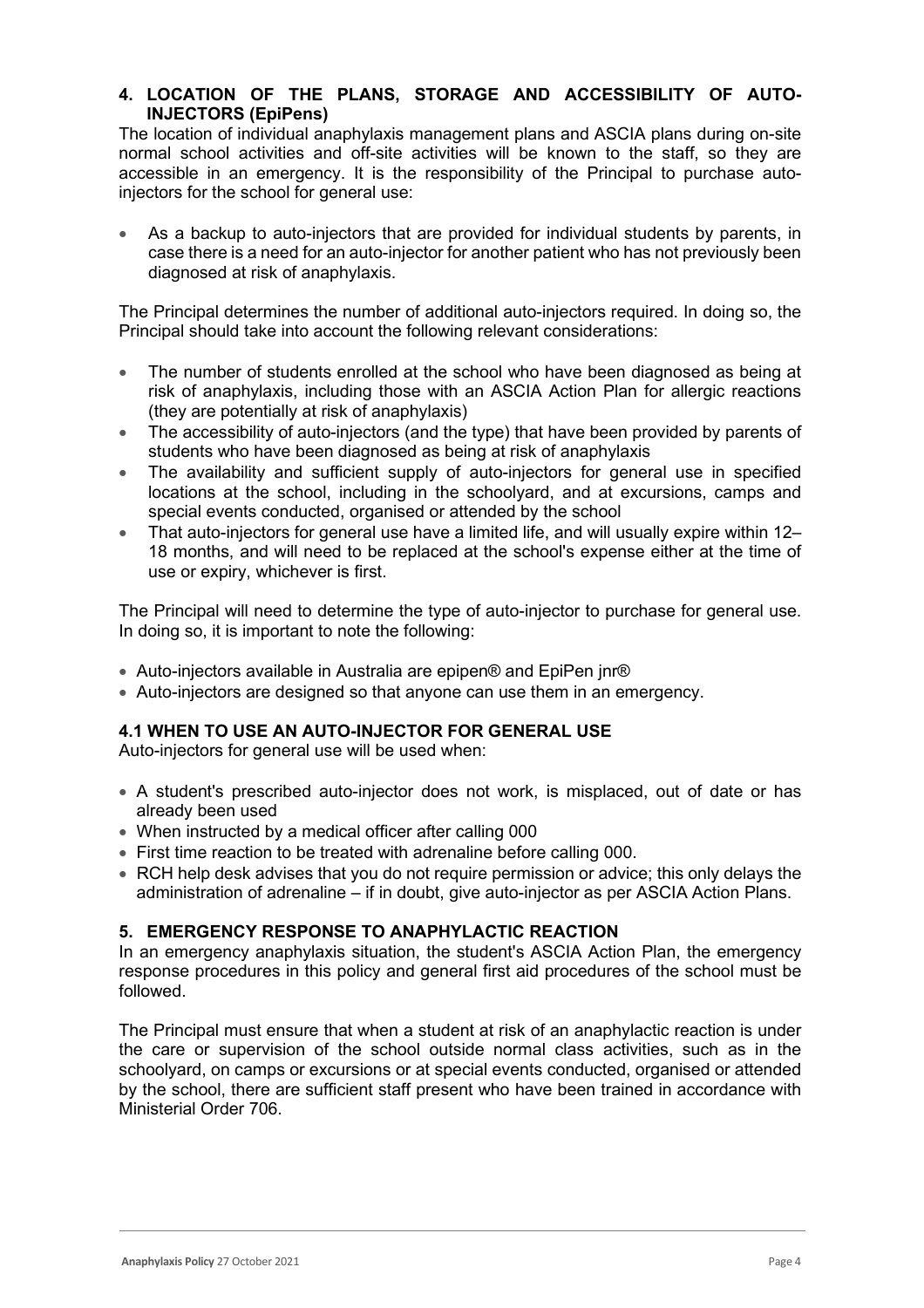Details of the location of Individual Anaphylaxis Management Plans and ASCIA Plans within the school, during excursions, camps and special events conducted, organised or attended by the school must be communicated to staff.

All staff must be familiar with the location and storage, and accessibility of auto-injectors in the school, including those for general use.

The Principal must determine how appropriate communication with school staff, students and parents is to occur in the event of an emergency about anaphylaxis.

Copies of the emergency procedures are prominently displayed in the relevant places in the school, for example, first aid room, classrooms, and in/around other school facilities, including the canteen. Refer Appendix B: Emergency response to anaphylactic reaction procedures.

#### **6. STAFF TRAINING**

In compliance with Ministerial Order 706, it is recommended that all Victorian school staff undertake the online training course and have their competency in using an auto-injector tested in person within 30 days of completing the course by an Anaphylaxis Supervisor that has completed Course in Verifying the Correct Use of Adrenaline Autoinjector Devices 22303VIC. Staff are required to complete this training every two years.

School staff can also undertake face-to-face training Course in First Aid Management of Anaphylaxis 22300VIC or Course in Allergy and Anaphylaxis Awareness 10710NAT, formerly 10313NAT.

Nazareth College will require all staff to participate in training to manage an anaphylaxis incident. The training should occur as soon as practicable after a student at risk of anaphylaxis enrols and, where possible, before the student's first day at school.

Staff will undertake training to manage an anaphylaxis incident if they:

- Conduct classes attended by students with a medical condition related to allergy and the potential for an anaphylactic reaction
- Are specifically identified and requested to do so by the Principal based on the Principal's assessment of the risk of an anaphylactic reaction occurring while a student is under that staff member's care, authority or supervision.

Nazareth College will consider where appropriate whether casual relief teachers and volunteers should also undertake training.

Nazareth College staff will:

- Successfully complete an approved anaphylaxis management training course in compliance with Ministerial Order 706
- Participate in the school's twice-yearly briefings conducted by the school's anaphylaxis supervisor or another person nominated by the Principal, who has completed an approved anaphylaxis management training program in the past two years.

A range of training programs are available, and Nazareth College will determine an appropriate anaphylaxis training strategy and implement this for staff. Nazareth College will ensure that staff are adequately trained and that a sufficient number of staff are trained in the management of anaphylaxis, noting that this may change from time to time dependant on the number of students with ASCIA plans.

Nazareth College will identify two staff to become School Anaphylaxis Supervisors. A key role will be to undertake competency checks on all staff who have successfully completed the ASCIA online training course. To qualify as a School Anaphylaxis Supervisor, the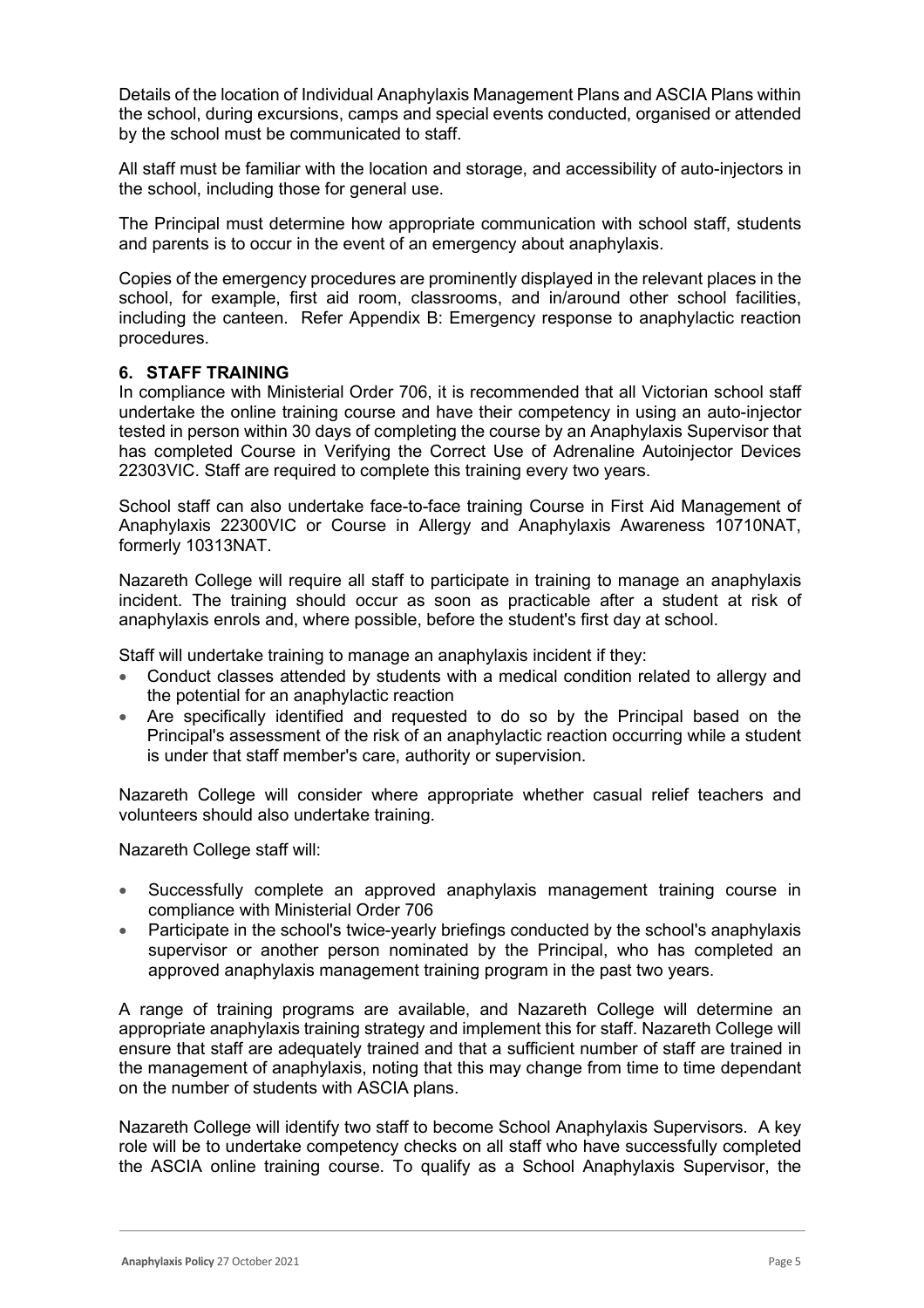nominated staff members will need to complete an accredited short course that teaches them how to conduct a competency check on those who have completed the online training course, e.g. Course in Verifying the Correct Use of Adrenaline Autoinjector Devices 22303VIC. At the end of the online training course, participants who have passed the assessment module will be issued a certificate which needs to be signed by the School Anaphylaxis Supervisor to indicate that the participant has demonstrated their competency in using an adrenaline auto-injector device.

School staff that complete the online training course will be required to repeat that training and the adrenaline auto-injector competency assessment every two years.

The Asthma Foundation has been contracted by the Catholic Education Commission of Victoria to deliver training in the Course in Verifying the Use of Adrenaline Autoinjector Devices 22303VIC. Training in this course is current for three years.

Nazareth College notes that Course in First Aid Management of Anaphylaxis 22300VIC and Course in Allergy and Anaphylaxis Awareness 10710NAT, formerly 10313NAT are face-toface courses that comply with the training requirements outlined in Ministerial Order 706. School staff that have completed these courses will have met the anaphylaxis training requirements for the documented period of time.

#### **6.1 TWICE-YEARLY STAFF BRIEFING**

Nazareth College will ensure that twice-yearly anaphylaxis management briefings are conducted, with one briefing held at the start of the year. The briefing will be conducted by the Anaphylaxis Supervisor or another staff member who has completed an Anaphylaxis Management Course in the previous two years. The school will use the template presentation for the briefing provided by the Department of Education for use in Victorian schools. The briefing will include information about the following:

- The school's legal requirements as outlined in Ministerial Order 706
- The school's anaphylaxis management policy
- Causes, signs and symptoms of anaphylaxis
- Pictures of students at risk of anaphylaxis, details of their year level, allergens, medical condition and risk management plans, including the location of their medication
- ASCIA Action Plan for Anaphylaxis and how to use an auto-injector, including practising with a trainer auto-injector
- The school's general first aid and emergency responses
- Location of and access to auto-injectors that have been provided by parents or purchased by the school for general use.

All school staff should be briefed regularly about anaphylaxis and the school's anaphylaxis management policy.

#### **7. ANAPHYLAXIS COMMUNICATION PLAN**

Nazareth College will be responsible for ensuring that a communication plan is developed to provide information to all school staff, students and parents about anaphylaxis and the school's anaphylaxis management policy.

This communication plan will include strategies for advising school staff, students and parents about how to respond to an anaphylaxis reaction of a student in various environments:

- During normal school activities, including in a classroom, in the schoolyard, in all school buildings and sites, including gymnasiums and halls
- During off-site or out of school activities, including on excursions, school camps and at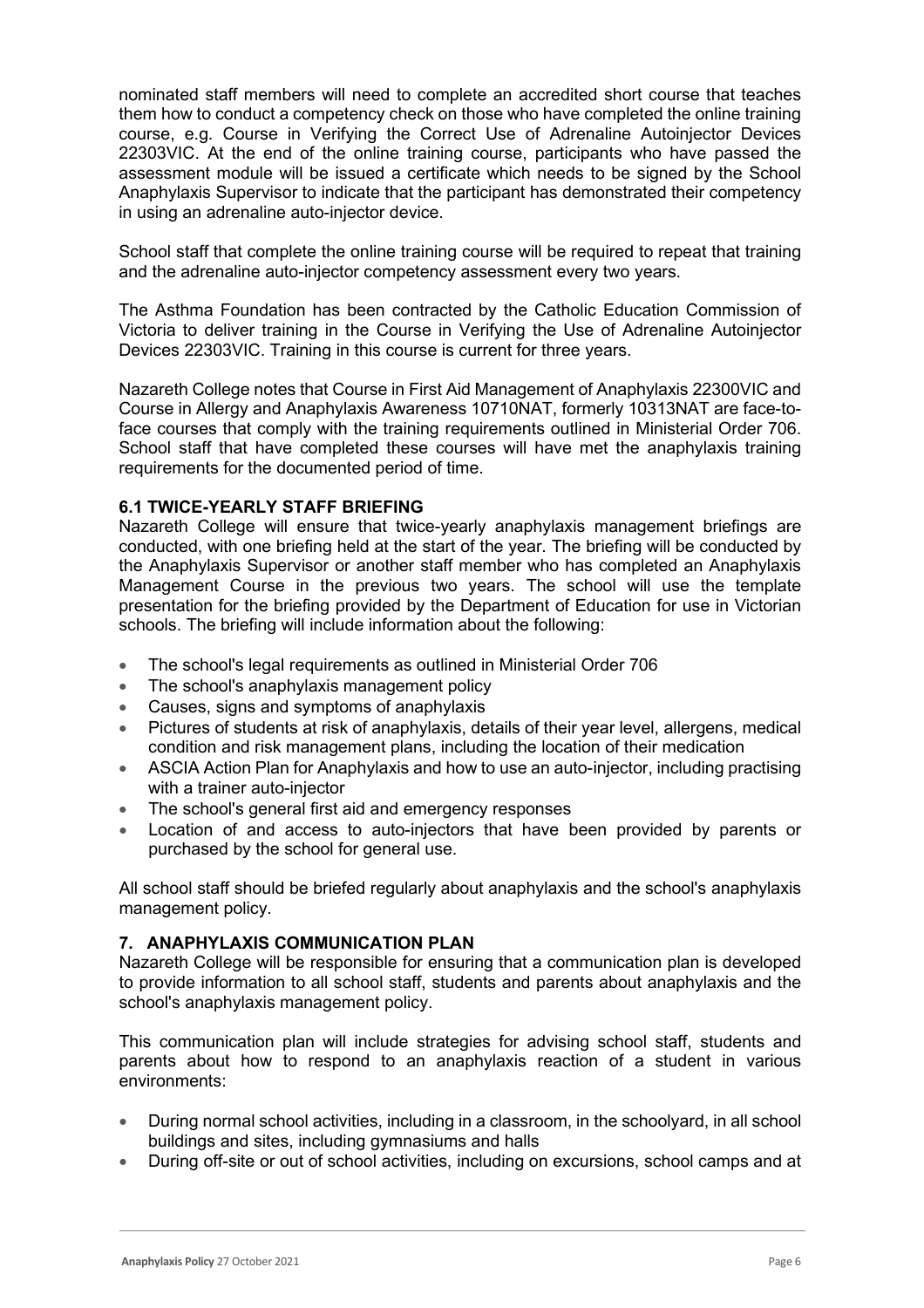special events conducted, organised or attended by the school.

The Communication Plan will include procedures to inform volunteers and casual relief staff of students who are at risk of anaphylaxis and of their role in responding to an anaphylactic reaction experienced by a student in their care. Nazareth College will ensure that the school staff are adequately trained (by completing:

- First Aid Management of Anaphylaxis 22300VIC or Course in Allergy and Anaphylaxis Awareness 10710NAT formerly 10313NAT course every three years, or
- ASCIA e-training every two years together with associated competency checks by suitably trained Anaphylaxis Supervisor that has completed Course in Verifying the Correct Use of Adrenaline Autoinjector Devices 22303VIC.

## AND provision of

• An in house briefing at least twice per calendar year in accordance with Ministerial Order 706.

## **8. PROCEDURES**

Schools must provide to staff the actions and procedures to be undertaken in the school to ensure that the requirements of the MACS policy are enacted.

#### **1. Register of students with anaphylaxis**

- How this information will be recorded, what will be included
- Where it is located.
- Who will maintain and update the register.

#### **2. Location, storage and accessibility of auto-injectors (EpiPen)**

- Where the plans and EpiPen's will be located student and those for general use.
- Procedures for camps, excursions and special activities.

## **3. Emergency Response**

- A complete and up-to-date list of students identified at risk of anaphylaxis and where this is located.
- Details of Individual Anaphylaxis Management Plans and ASCIA action plans and their locations within the school and during off-site activities or special events.
- Location and storage of auto-injectors, including those for general use.
- How appropriate communication with staff, students, parents is to occur.

## **4. Staff training**

- Expectations in the school for training and how this will be done.
- How the records of training will be maintained and by whom.
- Who are the anaphylaxis supervisors in the school.

#### **5. Communication plan**

- Outline the practices within the school for the following.
- Raising staff awareness arrangements for twice-yearly briefing, regular briefings, induction of new staff, CRT staff, etc.
- Raising student awareness Use of fact sheets, posters with messages about anaphylaxis, peer support, etc.
- Working with parents developing open, cooperative relationships with parents, how the information will be shared; requesting and updating medical information.
- Methods for raising school community awareness e.g. Newsletter, website,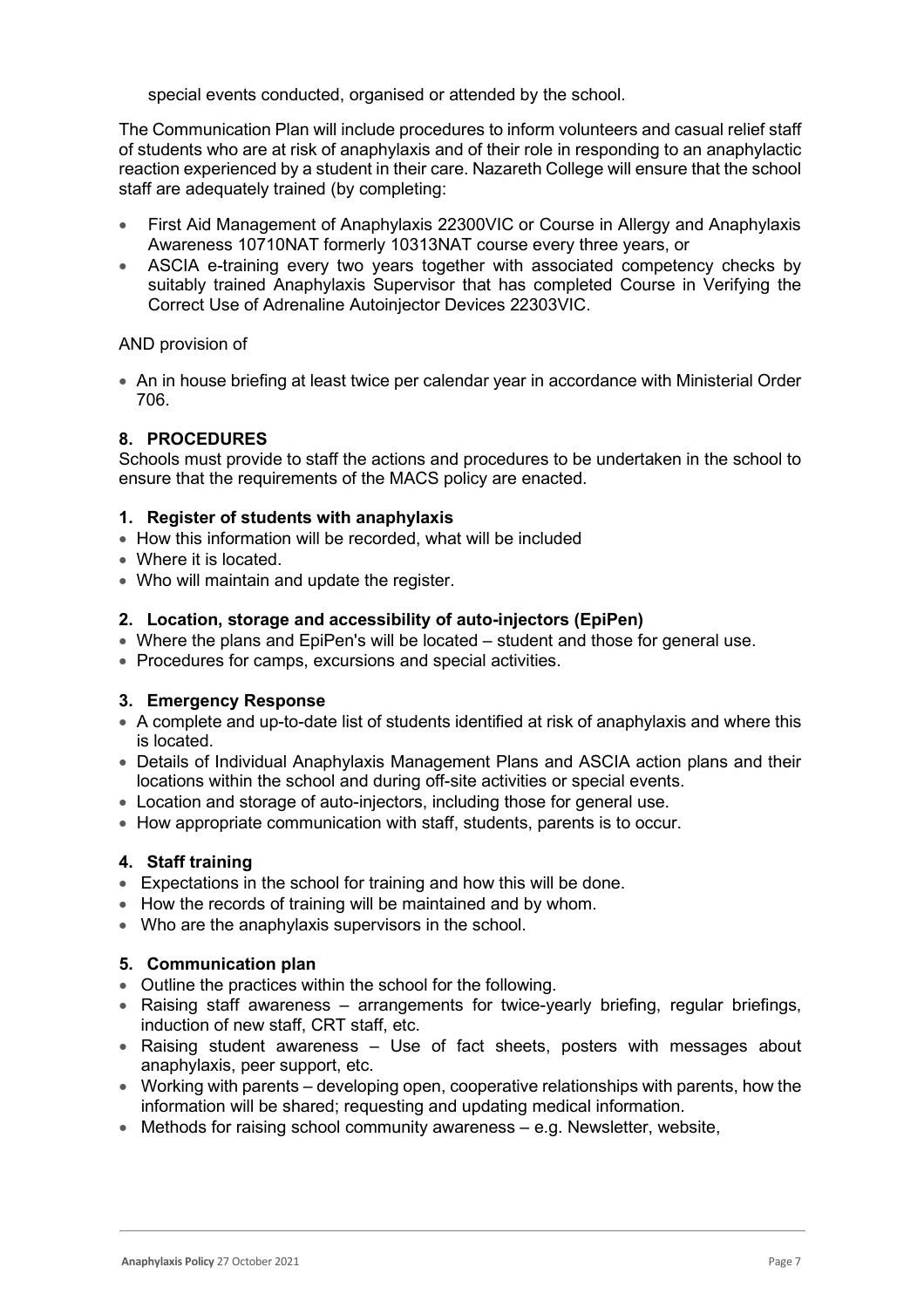# **ANAPHYLAXIS SUPPORT RESOURCES**

- 1. Individual Anaphylaxis Management Plan
- 2. Risk Minimisation Strategies for Schools
- 3. Sample Emergency Response to Anaphylactic Reaction
- 4. Risk Assessment Checklist for camps, excursions, etc.
- 5. Annual Risk Assessment Checklist

# **RELATED POLICIES**

- 1. Asthma Management Policy
- 2. Emergency Management Plan
- 3. First Aid Policy
- 4. Distribution of Medicines Policy